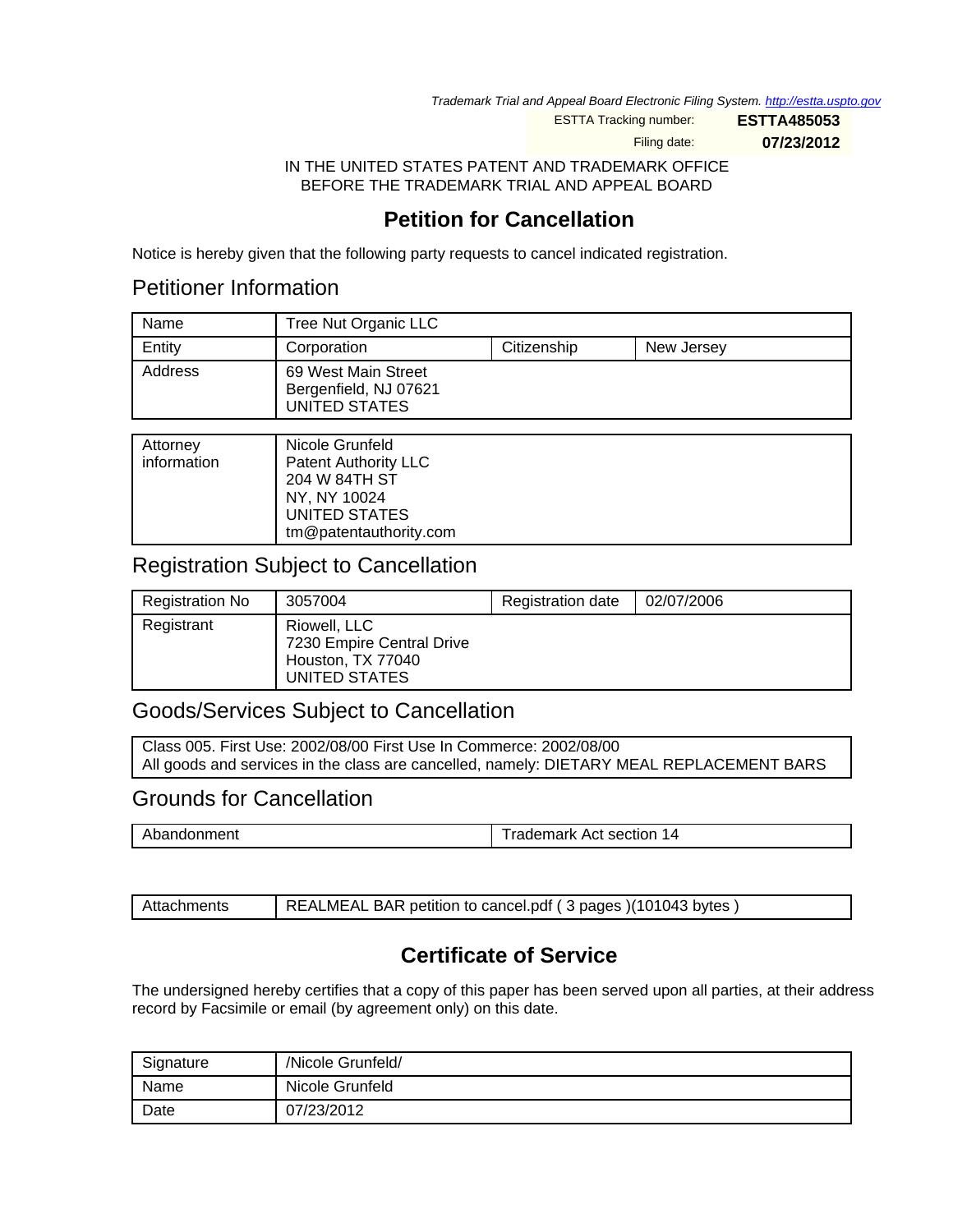#### **IN THE UNITED STATES PATENT AND TRADEMARK OFFICE BEFORE THE TRADEMARK TRIAL AND APPEAL BOARD**

In re Registration No. 3,057,004 For the Mark: REALMEAL BAR Date registered: Feb. 07, 2006

| Tree Nut Organic LLC<br>Petitioner |  |
|------------------------------------|--|
| V.                                 |  |
| Riowell, LLC<br>Registrant         |  |

Cancellation No.:

#### **PETITION FOR CANCELLATION**

Tree Nut Organic LLC ("Petitioner") with an address at 69 West Main Street, Bergenfield, NJ 07621, believes that it is damaged by Registration No. 3,057,004 for "dietary meal replacement bars" in International Class 05 (the "Registration") for the mark REALMEAL BAR ("Registrant's Mark"), and hereby petitions to cancel same under 15 U.S.C. §1064. As grounds for cancellation, Petitioner asserts that:

1. Petitioner is a manufacturer of nutritional energy bars sold under the marks

REAL BAR ("Petitioner's REAL BAR Mark") and REAL BAR and Design (shown below):



("Petitioner's REAL BAR and Design Mark").

2. On December 6, 2010, Petitioner filed Application Serial No. 85/191,725 for Petitioner's REAL BAR Mark for "Energy bars, namely, nutritional energy bars and energy boosting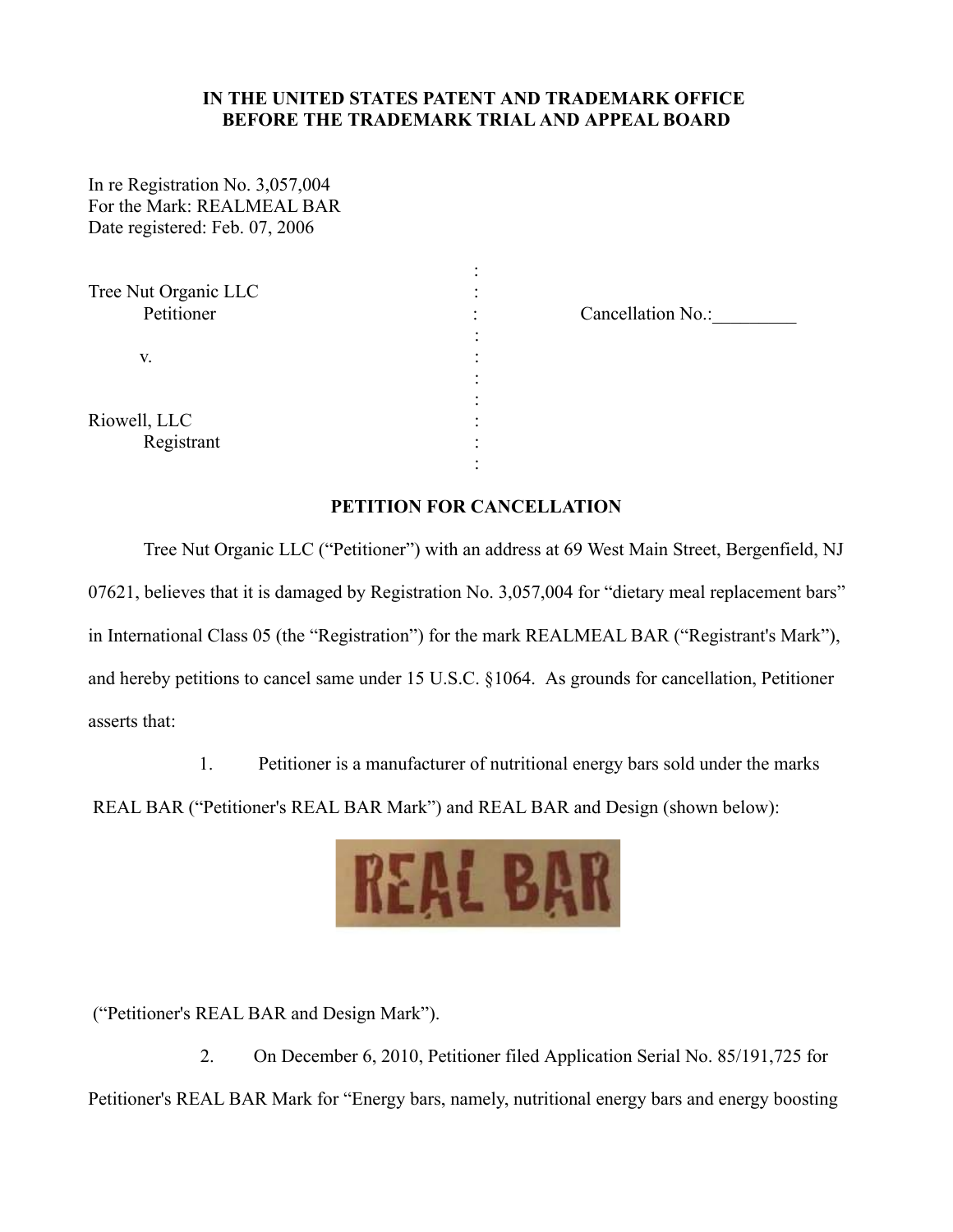bars for use as a meal substitute" in International Class 30.

3. On December 6, 2010, Petitioner filed Application Serial No. 85/191,732 for Petitioner's REAL BAR & Design Mark for "Energy bars, namely, nutritional energy bars and energy boosting bars for use as a meal substitute" in International Class 30.

4. Upon information and belief, Riowell, LLC ("Registrant") is a limited liability corporation with an address at 7230 Empire Central Drive, Houston, TX 77040.

5. Upon information and belief, Registrant is not using Registrant's Mark in commerce in the United States in connection with the goods identified in the Registration and has abandoned rights in Registrant's Mark for these goods.

6. Upon information and belief, Registrant has no intent to resume use of Registrant's Mark in connection with the goods identified in the Registration.

7. Petitioner will be damaged by the continued registration of Registrant's Mark because Registrant has abandoned Registrant's Mark, and the Registration has been cited as a block to registration of Petitioner's REAL BAR Mark and Petitioner's REAL BAR and Design Mark under Section 2(d) of the Lanham Act, 15 U.S.C. 1052(d).

WHEREFORE, Petitioner believes that it will continue to be damaged by the continued registration of Registrant's Mark within the meaning of 15 U.S.C. §1064.

WHEREFORE, Petitioner prays that this petition be sustained and the Registration be canceled.

Dated: July 23, 2012 Respectfully Submitted,

By: /Nicole Grunfeld/ Nicole Grunfeld Patent Authority LLC 204 West 84th Street New York, NY 10024 (212) 222-8106

Attorneys for Petitioner Tree Nut Organic LLC